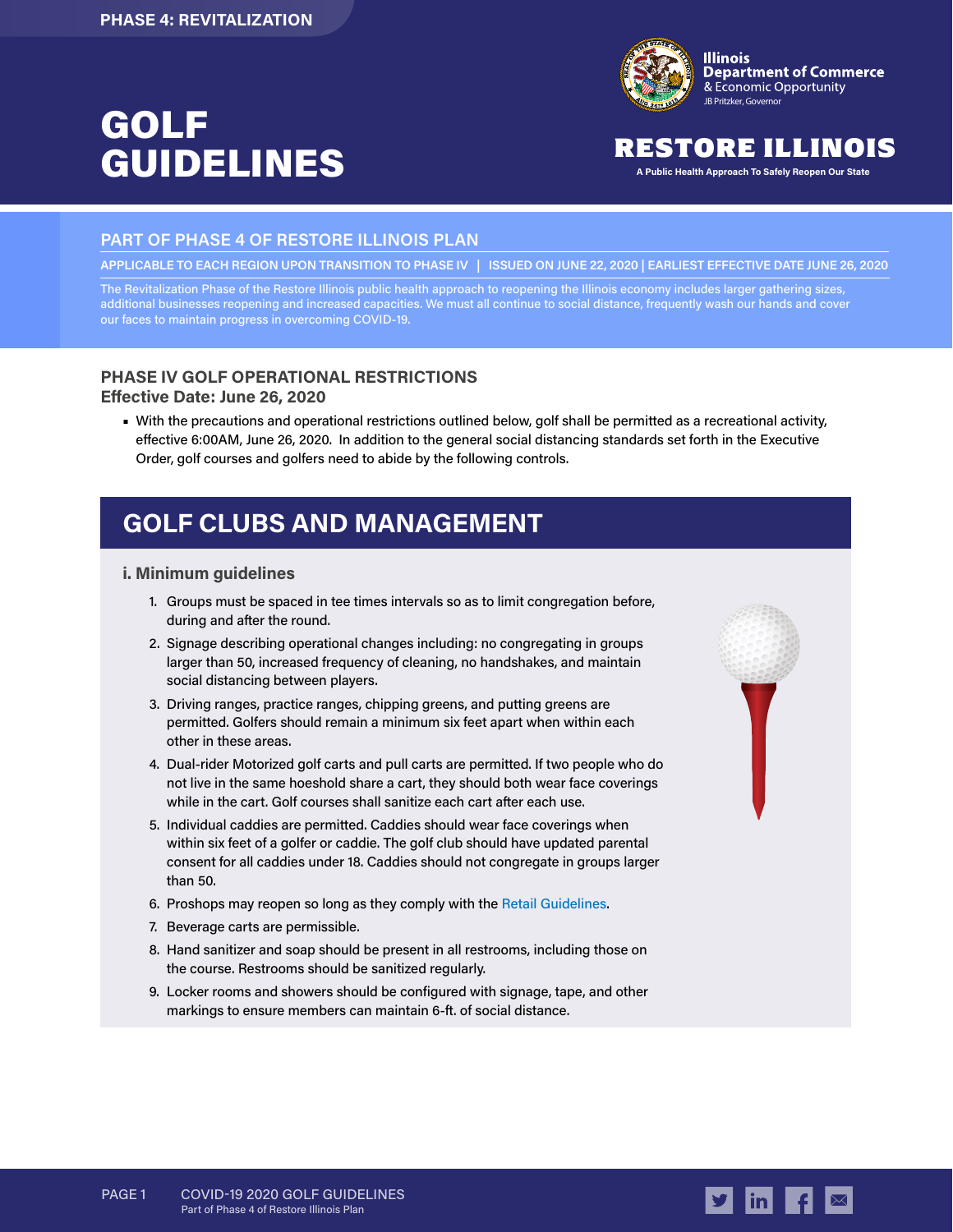- 10. Group activities (outings, league play, and other organized events) and shotgun starts are permitted. Golf courses should develop procedures to ensure that individuals do no congregate in groups excess of 50 before or after the activity.
- 11. Clubhouses can open and operate any permissible activity set forth in the [Phase 4 guidelines](https://dceocovid19resources.com/restore-illinois/restore-illinois-phase-4/indoor-and-outdoor-dining/)
- 12.Restaurants and halfway houses can operate in accordance with the [Indoor and outdoor dining guidelines](https://dceocovid19resources.com/restore-illinois/restore-illinois-phase-4/indoor-and-outdoor-dining/)
- 13.Outdoor golf lessons are permissible for individuals and groups of 50 or less, including the golf instructor(s). Individuals should remain a minimum six feet apart during the lesson, or wear facecoverings when within six feet of each other. Individuals should only handle their own golf clubs.
- 14. Golf club storage/bag rooms are permissible. Individuals should remain a minimum six feet apart or wear face-coverings when within six feet of each other.
- 15.Indoor golf facilities (simulators, learning centers, etc.) are permissible and should follow th[e indoor recreation guidelines](https://dceocovid19resources.com/restore-illinois/restore-illinois-phase-4/indoor-and-outdoor-recreation/)

#### **ii. Encouraged best practices**

- 16.Encourage online or telephone bookings.
- 17. If practical, non-household individuals should use their own carts
- 18.Provide hand sanitizer in golf carts and on tee boxes
- 19.Caddies should minimize touching club handles. Frequent hand sanitization is encouraged
- 20. Course operator should eliminate on-course and practice facility touchpoints (i.e. bag drop, benches, ball washes, bunker/sand trap rakes, and golf club rentals,)